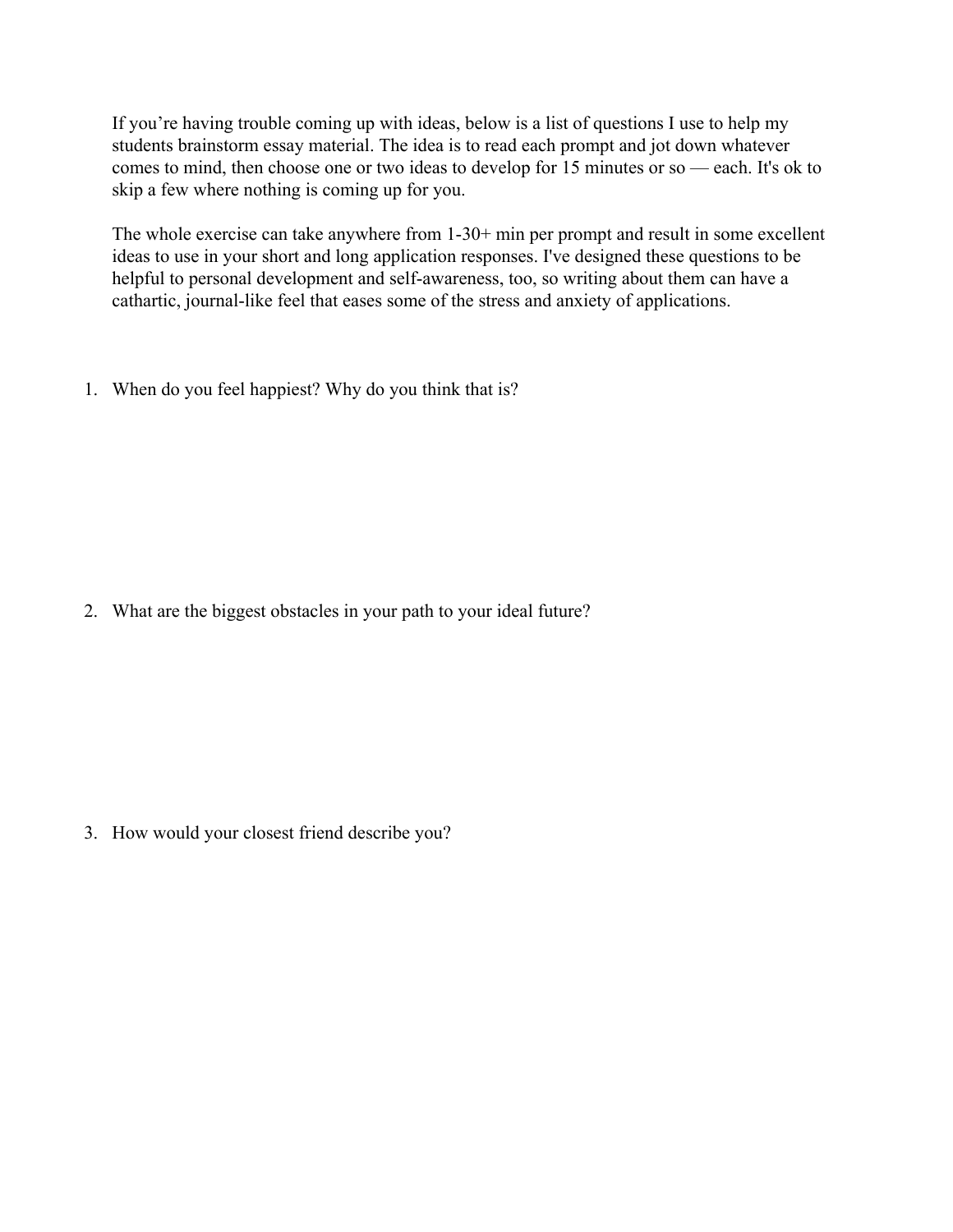4. How do you deal with frustration?

*Tip: it can be helpful to think of frustration as simply the idea that something different should be happening than is actually happening.*

5. Which intellectual areas can you benefit from developing?

6. Which emotional areas can you benefit from developing?

7. Describe a strong childhood memory. Why do you think it's so vivid?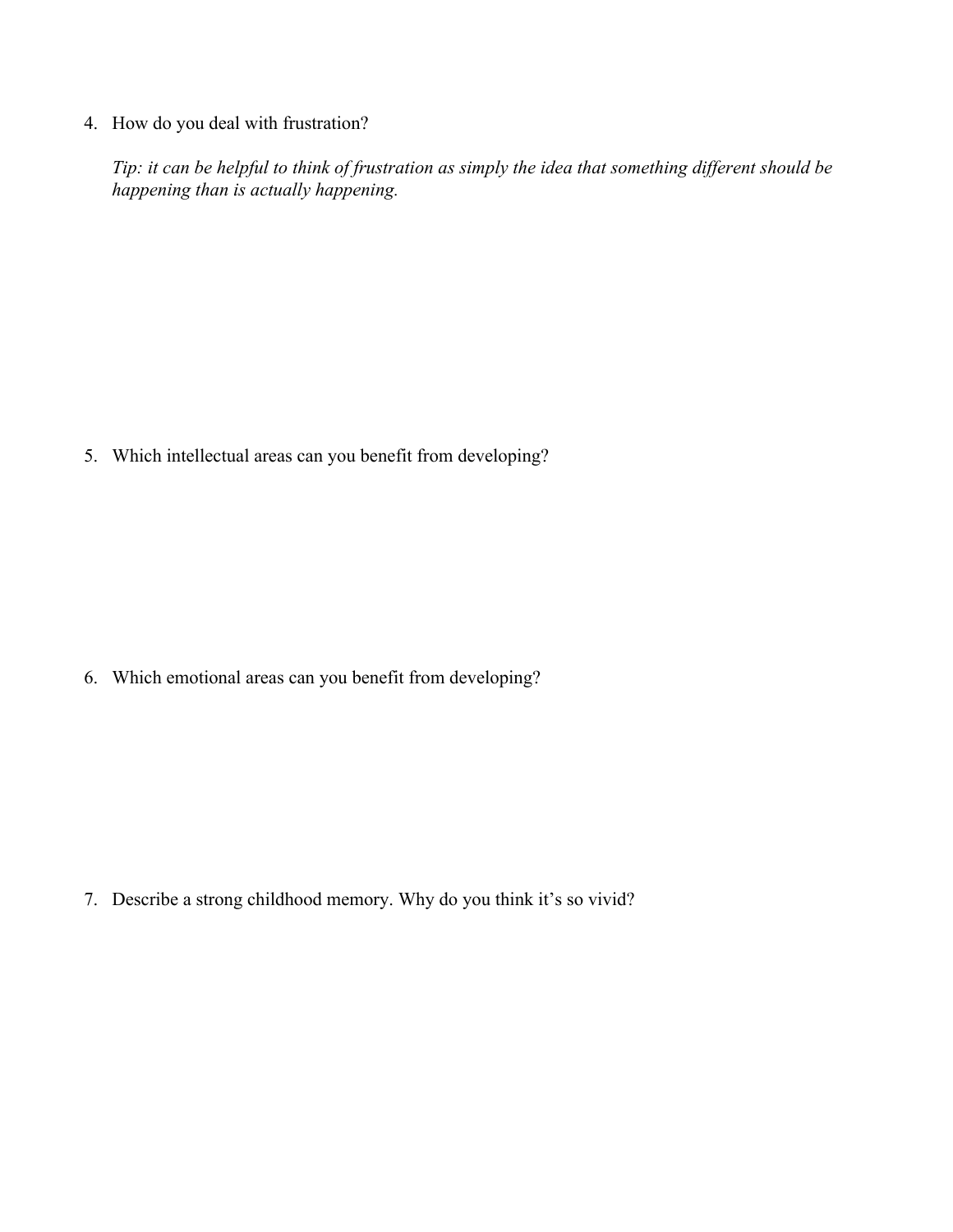8. How do you respond to change?

9. What's one specific way you've grown as a person in the past year?

10. What do you bring to your community?

11. What physical place has importance to you? Why?

12. What is your favorite (kind of) game? What specifically do you appreciate about it?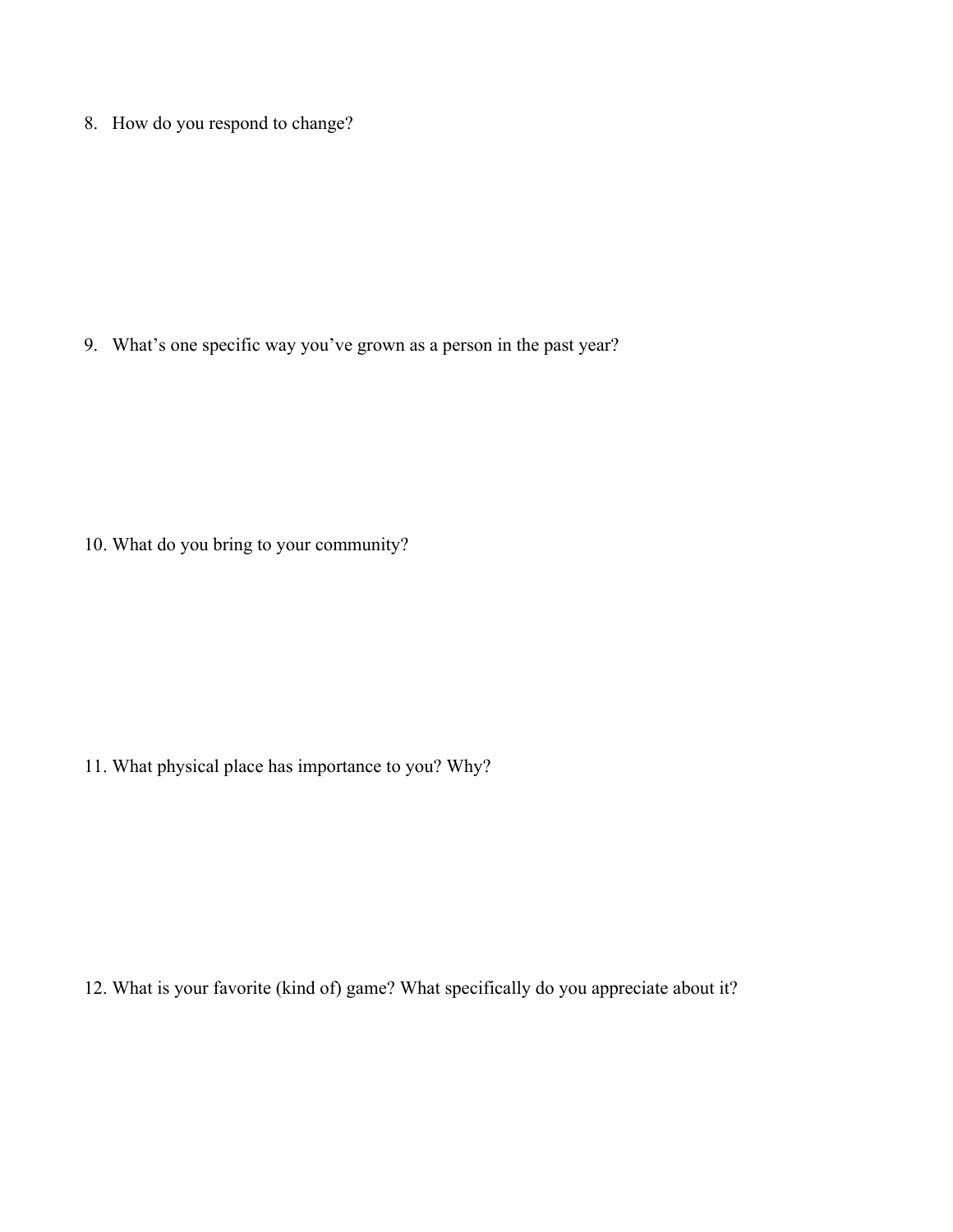13. What person close to you has had a significant, positive impact on who you are today? Why?

14. What is one of your best qualities? How do you use and develop it?

15. Who is someone you have helped or would like to help someday? How did or would you assist them?

16. What item in your room most catches your eye? What meaning does it hold for you?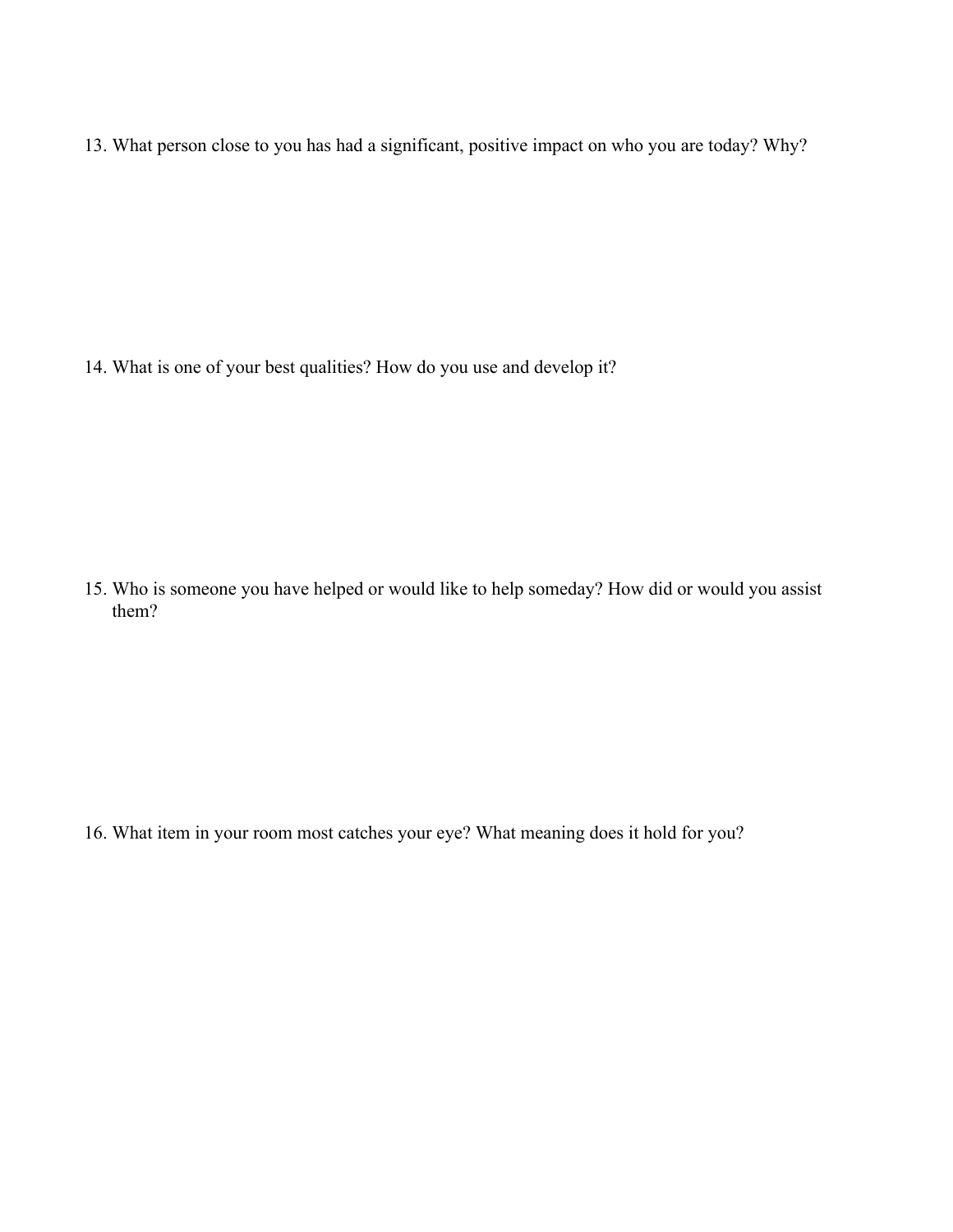17. What's a topic you could talk about for hours? Why do you think you could talk so easily at length about it?

18. When you think of the word "punchable," what or who comes to mind? Why do you think that is?

19. What's something that's true that very few people agree with you on?

20. What's something that makes you feel proud?

21. What's something that gives you satisfaction?